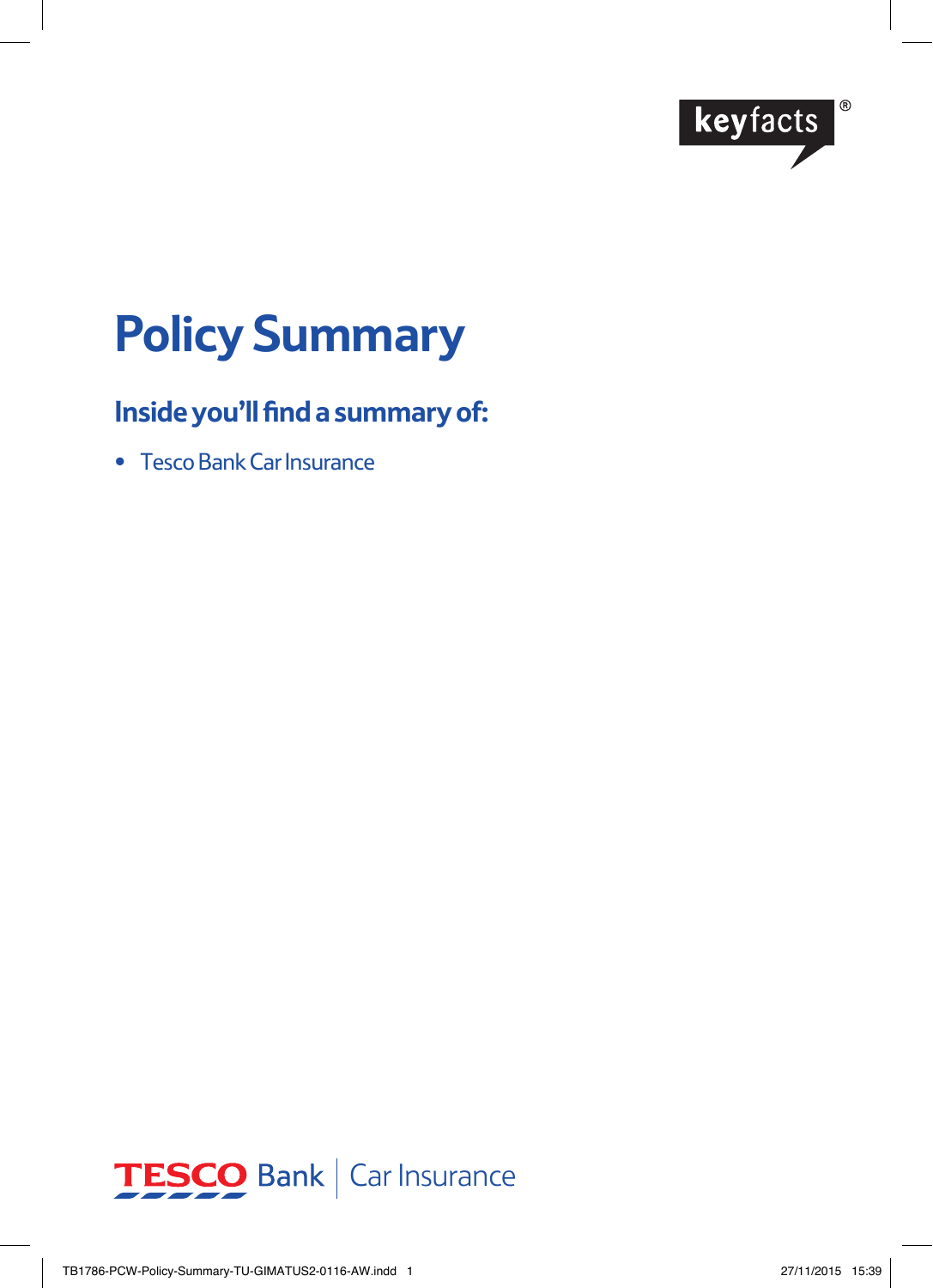# **Tesco Bank Car Insurance Policy Summary**



This is a summary of cover available under Tesco Bank Car Insurance. It does not include all the policy benefits, limits and exclusions. Full terms and conditions can be found in the Policy Booklet, a copy of which is available from Tesco Bank.

Tesco Bank Car Insurance is underwritten by Tesco Underwriting Limited, except for Section M – Motor Legal Protection (Tesco Legal Guard) which is underwritten by Ageas Insurance Limited. Tesco Underwriting Limited and Ageas Insurance Limited are authorised by the Prudential Regulation Authority and regulated by the Financial Conduct Authority and the Prudential Regulation Authority. Tesco Bank acts as an insurance intermediary.

The contract is made up of:

- **•** The Policy Booklet, this gives full details of the terms and conditions.
- **•** Policy Schedule, this shows the period of insurance, which sections of the policy apply, whether your cover is comprehensive (Comp), third party fire and theft (TPF&T) or third party only (TPO) and details of applicable excesses and endorsements.
- **•** Statement of Fact, this shows the information you have provided to us.

You must tell Tesco Bank about any changes to the information detailed on your Statement of Fact or Policy Schedule. Please remember that if you do not tell Tesco Bank about any changes this could result in your contract of insurance being voided (as if the policy never existed), all claims under your policy being refused and all premiums that you have paid being retained.

# **Significant Features and Benefits (Cover)**

Tesco Bank will inform you of your level of policy cover. This will also be shown on your quotation documents and on your Policy Schedule when cover is issued.

| Cover                           | <b>Comp</b> | <b>TPF&amp;T</b> |     | <b>TPO</b> Significant Limitations                                                                                                                                                                                            | <b>Policy Section</b> |
|---------------------------------|-------------|------------------|-----|-------------------------------------------------------------------------------------------------------------------------------------------------------------------------------------------------------------------------------|-----------------------|
| Liabilities to third<br>parties | Yes         | Yes              | Yes | £20 million limit for third party property damage<br>and, subject to written approval, £5 million limit<br>for costs and expenses.                                                                                            | н                     |
| Use of your<br>car in EU        | Yes         | Yes              | Yes | For Comp or TPF&T policies, cover is extended<br>for use of the car in the EU for up to 90 days<br>during the policy year.<br>All policies are covered for third party liabilities<br>for the duration of cover under EU law. |                       |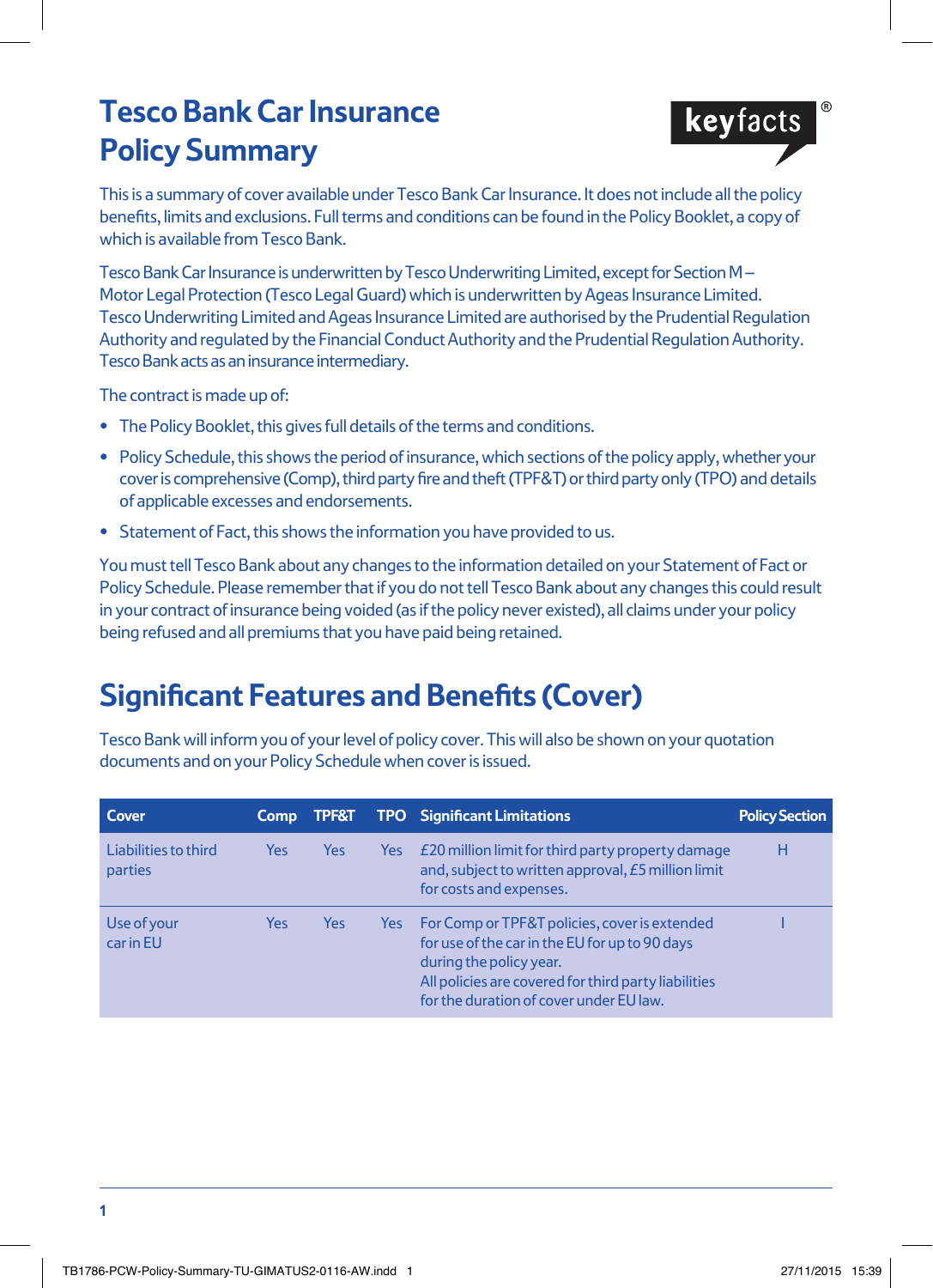| Cover                                                           | <b>Comp</b> | <b>TPF&amp;T</b> | <b>TPO</b> | <b>Significant Limitations</b>                                                                                                                                                                                                                                                                                                                                                  | <b>Policy Section</b> |
|-----------------------------------------------------------------|-------------|------------------|------------|---------------------------------------------------------------------------------------------------------------------------------------------------------------------------------------------------------------------------------------------------------------------------------------------------------------------------------------------------------------------------------|-----------------------|
| Accidental damage to<br>own car                                 | Yes         | <b>No</b>        | No         | Market value.<br>Subject to excesses.<br>Additional excesses for young or<br>inexperienced drivers.<br>New car replacement only for cars up to<br>1 year old and where you are the first and only<br>registered keeper.<br>No cover if claim occurs while you, or any named<br>driver, is driving illegally due to exceeding the<br>legal limit of alcohol or the use of drugs. | A                     |
| Damage to<br>own car by<br>fire or theft                        | Yes         | <b>Yes</b>       | No         | Market value.<br>Subject to excesses.<br>New car replacement only for cars up to<br>1 year old and where you are the first and only<br>registered keeper.                                                                                                                                                                                                                       | C                     |
| Audio, navigational,<br>phone and<br>entertainment<br>equipment | Yes         | Yes              | No         | Unlimited for manufacturer's standard fit.<br>£1,000 limit for non-manufacturer fit (in both<br>circumstances equipment must be permanently<br>fitted to the car).                                                                                                                                                                                                              | L                     |
| Personal belongings                                             | Yes         | <b>No</b>        | No         | Up to £200 for each incident.                                                                                                                                                                                                                                                                                                                                                   | G                     |
| <b>Windscreen cover</b>                                         | Yes         | <b>No</b>        | No         | £125 limit for replacement and $E40$ limit for repair<br>if Tesco Glass Line is not used. Subject to excesses.                                                                                                                                                                                                                                                                  | B                     |
| Personal accident                                               | <b>Yes</b>  | <b>No</b>        | No         | Cover is only for policyholder or partner.<br>Death £5,000.<br>Loss of sight or limb £5,000.<br>Maximum of £10,000 for any one accident and<br>£5,000 limit to any one person in one accident.                                                                                                                                                                                  | Е                     |
| <b>Medical expenses</b>                                         | Yes         | <b>No</b>        | No         | Up to £100 in medical expenses for each injured<br>person in your car.                                                                                                                                                                                                                                                                                                          | F                     |
| Courtesy car                                                    | Yes         | <b>No</b>        | No         | Only provided where your car is being repaired<br>by one of our approved repairers for as long as<br>the repairs take. Vehicle provided will typically<br>be a small city car.<br>A courtesy car will not be provided if your vehicle<br>is written off or declared a total loss, or the<br>vehicle being repaired is a van.                                                    | D                     |
| <b>Onward travel</b>                                            | Yes         | <b>No</b>        | No         | Up to £150 refunded towards the costs of<br>completing a journey.                                                                                                                                                                                                                                                                                                               | N                     |
| Uninsured driver<br>promise                                     | Yes         | <b>No</b>        | No         | No claim discount reinstated and excess refunded<br>if an identified, uninsured driver is responsible for<br>loss or damage to your car.                                                                                                                                                                                                                                        | N                     |
| Theft of keys                                                   | Yes         | <b>No</b>        | No         | Up to £500 refunded towards the costs of<br>replacing locks and keys.<br>Subject to excess.                                                                                                                                                                                                                                                                                     | N                     |
|                                                                 |             |                  |            |                                                                                                                                                                                                                                                                                                                                                                                 |                       |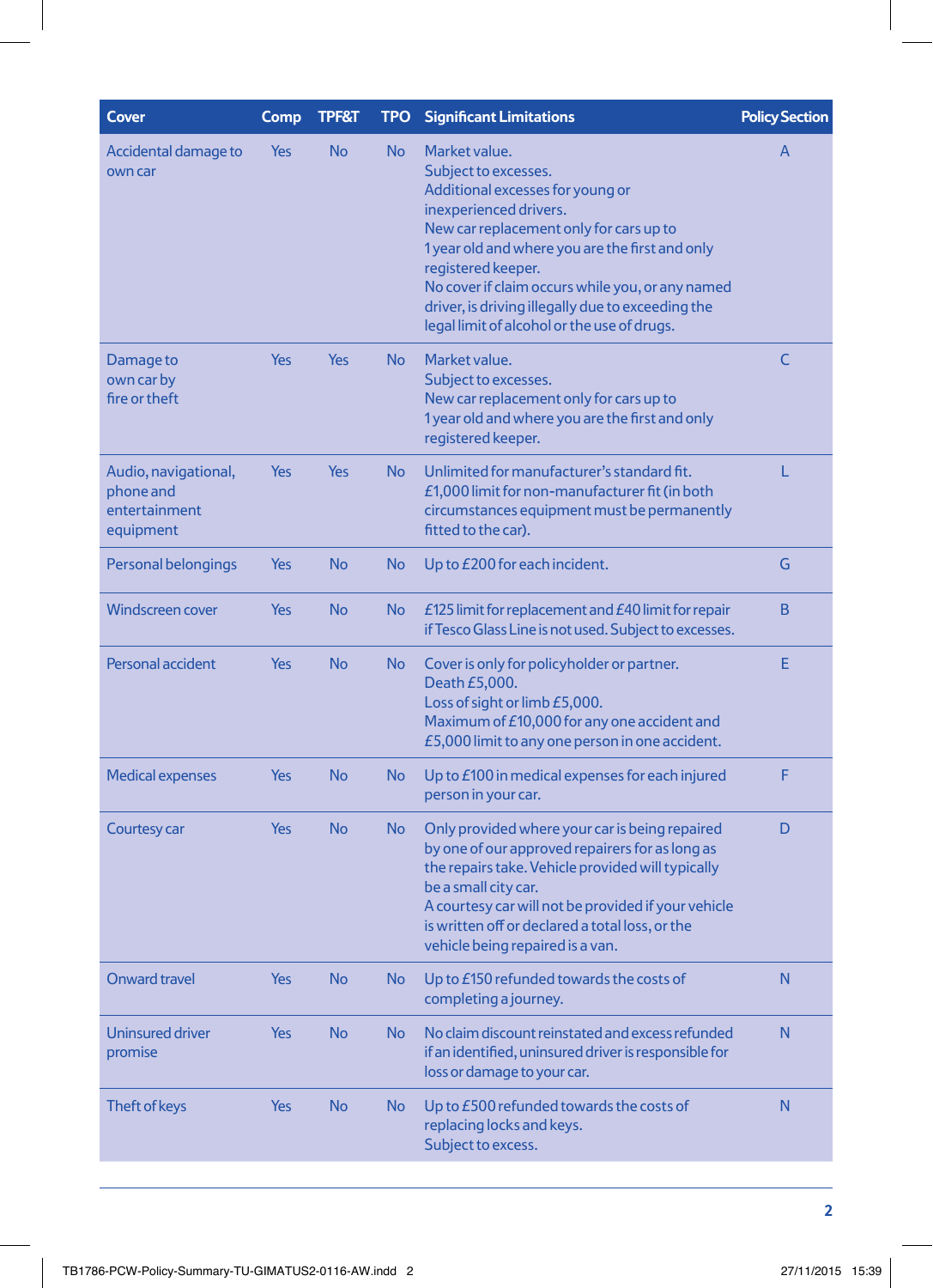| <b>Cover</b>                                                                                       | Comp       | <b>TPF&amp;T</b> | <b>TPO</b> | <b>Significant Exclusions and Limitations</b>                                                                                                                                                                                                                                                                                                                                                                                                                                                                                                            | <b>Policy Section</b> |
|----------------------------------------------------------------------------------------------------|------------|------------------|------------|----------------------------------------------------------------------------------------------------------------------------------------------------------------------------------------------------------------------------------------------------------------------------------------------------------------------------------------------------------------------------------------------------------------------------------------------------------------------------------------------------------------------------------------------------------|-----------------------|
| Loss of or damage to:                                                                              |            |                  |            |                                                                                                                                                                                                                                                                                                                                                                                                                                                                                                                                                          |                       |
| $\bullet$ The car                                                                                  | <b>Yes</b> | Yes              | <b>No</b>  | When no-one is in the car unless all its<br>windows, doors, roof openings and hood are<br>closed and locked and all keys or devices are<br>kept securely away from the car by you or                                                                                                                                                                                                                                                                                                                                                                     | A&C                   |
| • Personal belongings                                                                              | <b>Yes</b> | <b>No</b>        | <b>No</b>  |                                                                                                                                                                                                                                                                                                                                                                                                                                                                                                                                                          | G                     |
| • Audio, navigational,<br>phone and<br>entertainment<br>equipment                                  | <b>Yes</b> | Yes              | <b>No</b>  | the person authorised to use the car.<br>There is no cover for locks and keys beyond<br>the cover provided under Section N (which<br>does not apply to TPF&T and TPO policies).                                                                                                                                                                                                                                                                                                                                                                          | L                     |
| Loss of or damage<br>to the car or audio,<br>navigational, phone<br>and entertainment<br>equipment | <b>Yes</b> | Yes              | <b>No</b>  | Extra costs due to parts or replacements not<br>being available in the UK, Northern Ireland,<br>Channel Islands or Isle of Man.<br>Caused by someone taking the car without<br>your permission, unless the incident is reported<br>to the police and assigned a crime reference<br>number and you do not subsequently make<br>any statement to the police that the car was<br>taken with your permission.<br>Deliberate damage to the car by anyone<br>insured under your policy.                                                                        | A, C & L              |
| Liabilities to third<br>parties for driving<br>a car which does not<br>belong to you               | <b>Yes</b> | Yes              | Yes        | Cover only applies for the policyholder and only<br>if shown on the certificate of motor insurance.<br>Use outside UK, Northern Ireland, Channel<br>Islands or Isle of Man is not covered. A car<br>registered outside the UK, Northern Ireland,<br>Channel Islands or Isle of Man is not covered.<br>If your car is disposed of or damaged beyond<br>economical repair.<br>Cover is not provided when using a car for<br>which there is no current and valid policy of<br>insurance in place.<br>No cover for damage to the vehicle you<br>are driving. | H                     |
| Audio, navigational<br>phone and<br>entertainment<br>equipment                                     | <b>Yes</b> | Yes              | <b>No</b>  | Equipment not permanently fitted to<br>the car.                                                                                                                                                                                                                                                                                                                                                                                                                                                                                                          | L                     |
| Personal belongings                                                                                | <b>Yes</b> | <b>No</b>        | <b>No</b>  | Money, business goods, tools and telephones.                                                                                                                                                                                                                                                                                                                                                                                                                                                                                                             | G                     |
| Personal accident                                                                                  | <b>Yes</b> | <b>No</b>        | <b>No</b>  | Suicide.<br>Failure to wear a seat belt.<br>If a driver is driving illegally due to exceeding<br>the legal limit of alcohol or use of drugs.                                                                                                                                                                                                                                                                                                                                                                                                             | E                     |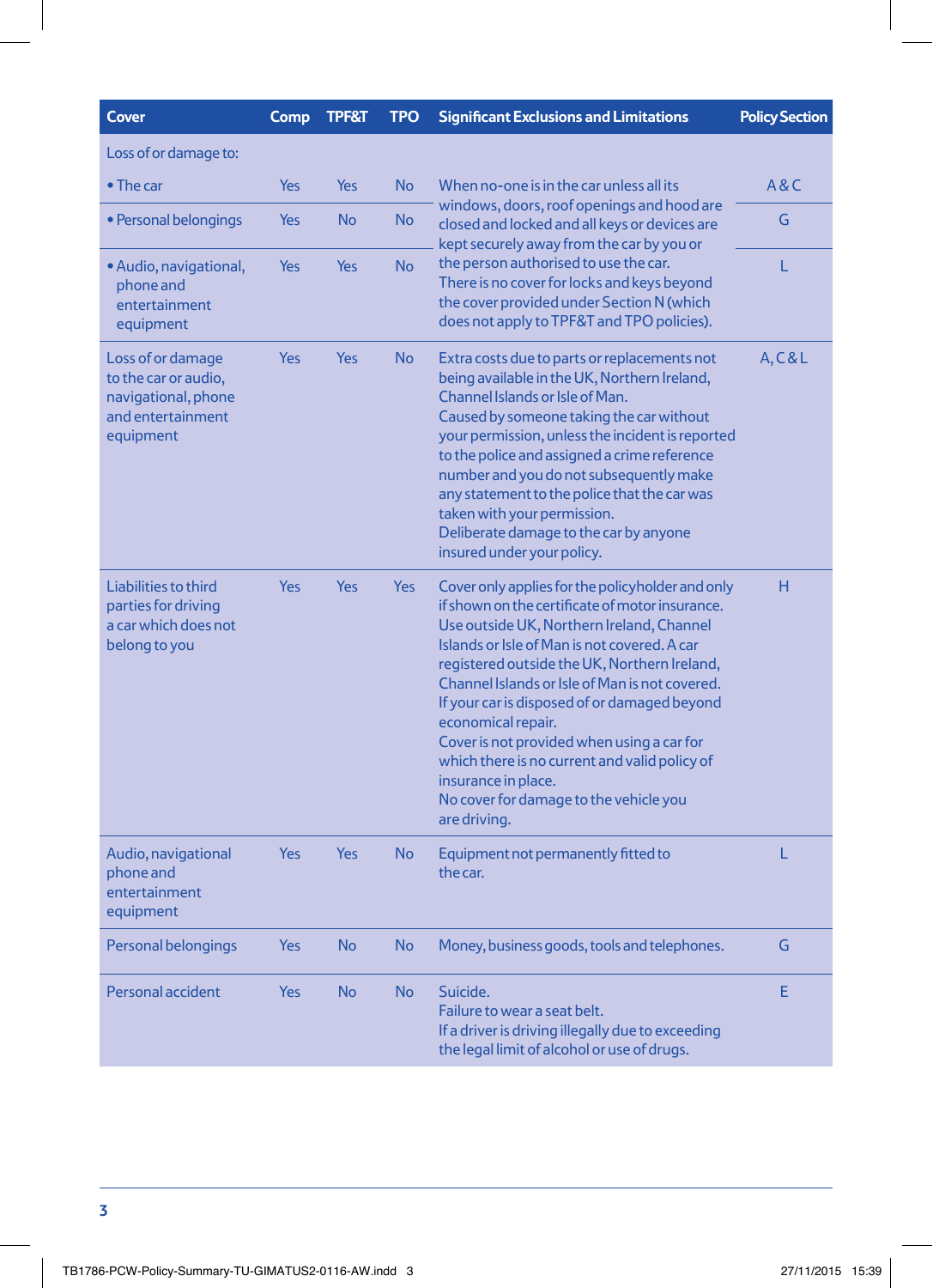| <b>Cover</b>                                                                                                                                                                                        | Comp       | <b>TPF&amp;T</b> |           | TPO Significant Exclusions and Limitations                                                                                                                                                                                                                                                                                                                                                                                    | <b>Policy Section</b> |
|-----------------------------------------------------------------------------------------------------------------------------------------------------------------------------------------------------|------------|------------------|-----------|-------------------------------------------------------------------------------------------------------------------------------------------------------------------------------------------------------------------------------------------------------------------------------------------------------------------------------------------------------------------------------------------------------------------------------|-----------------------|
| Windscreen cover                                                                                                                                                                                    | <b>Yes</b> | <b>No</b>        | <b>No</b> | Extra costs due to parts or replacements not<br>being available in the UK, Northern Ireland,<br>Channel Islands or Isle of Man.<br>Repair or replacement of broken or<br>damaged sunroofs, fixed or moveable<br>glass roof panels and the associated<br>mechanisms. The hood or roof structure of<br>a convertible or cabriolet vehicle and the<br>associated mechanisms.<br>Windows and windscreens unless made<br>of glass. | B                     |
| Onward travel                                                                                                                                                                                       | Yes        | <b>No</b>        | <b>No</b> | Cover is subject to a valid claim under section<br>$A$ or $C$ .<br>Incidents outside of the UK, Northern Ireland,<br>Channel Islands or Isle of Man excluded.<br>The costs of fuel or other fluids, meals, drinks,<br>newspapers or telephone calls excluded.                                                                                                                                                                 | N                     |
| <b>Uninsured driver</b><br>promise                                                                                                                                                                  | <b>Yes</b> | <b>No</b>        | <b>No</b> | The responsible uninsured driver must<br>be identified.                                                                                                                                                                                                                                                                                                                                                                       | N                     |
| <b>Theft of Keys</b><br>Cover to replace locks,<br>immobilisers, remotes<br>or keys where there is<br>a risk of your vehicle<br>being stolen as a direct<br>result of the theft of<br>your car keys | Yes        | <b>No</b>        | <b>No</b> | Key thefts must be reported to us and the police<br>within 24 hours.<br>There is no cover if the keys, transmitter or<br>entry cards were in or on your vehicle at the<br>time of the theft.                                                                                                                                                                                                                                  |                       |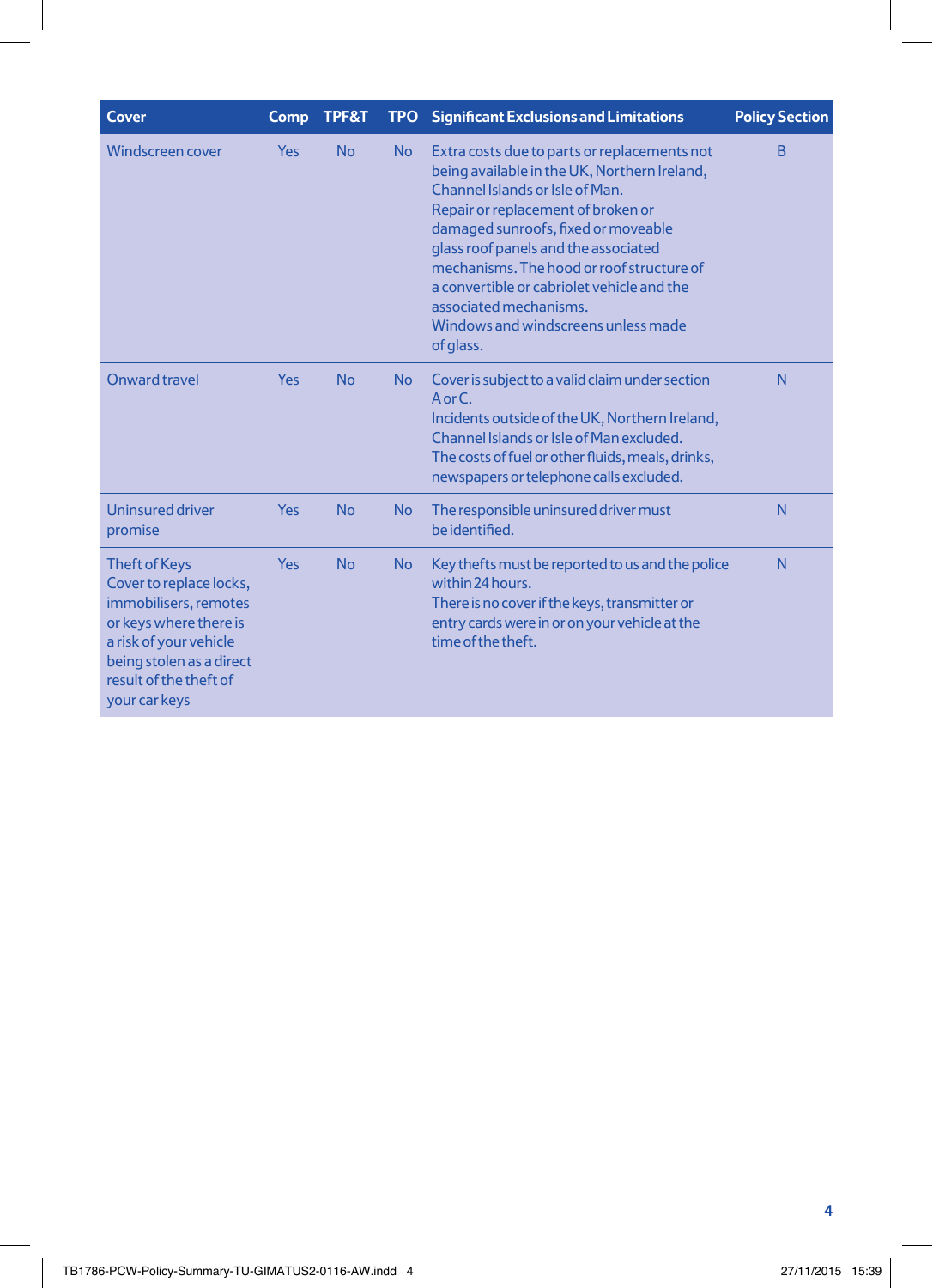# **Procedures**

## Cancellation Procedure

### **If you cancel within the cooling-off period**

You have 14 days from when you receive your policy documents or enter into this contract, whichever is later, to notify the administrator if you want to cancel your policy. This is known as the 'cooling-off period'. You can cancel by phoning the administrator and cancellation can take effect immediately or from a later date, although it cannot be backdated to an earlier date. If cover has not yet started, the administrator will refund any premium paid in full. If cover has started, the administrator will refund your premium for the time that was left on your policy as long as you have not made a claim where the car is written off or declared a total loss.

If a total loss claim has been made in the 'cooling-off period', you must pay the full annual premium and you will not be entitled to any refund.

#### **If you cancel outside the cooling-off period**

After the cooling-off period, you can cancel this policy by phoning the administrator and cancellation can take effect immediately or from a later date, although it cannot be backdated to an earlier date.

If no claims have been made during the current period of insurance, the administrator will refund your premium for the time that was left on your policy, less its cancellation charge.

If any claim has been made during the current period of insurance, you must pay the full annual premium, plus a cancellation charge, and you will not be entitled to any refund.

#### **If we cancel**

The administrator, on our behalf, or we can cancel this policy, for a valid reason or on serious grounds, by sending you seven days notice of cancellation to your last known address.

Examples of a valid reason or serious grounds may include, but are not limited to:

- Non-payment of premium (including missed direct debit payments) that is not resolved following our reminders.
- Not providing proof of no claims discount that is not resolved following our reminders.
- Failing to comply with the policy conditions, as outlined in the policy booklet.
- Failing to cooperate and/or provide the necessary information required to enable us, or the administrator, to administer your policy, claim or investigate fraud.
- Where fraud is suspected.
- Where threatening, abusive or offensive behaviour has been used towards us or the administrator.
- Where any change you tell us about occurring during the term of your policy that alters the information on your policy documents resulting in us no longer being able to continue cover.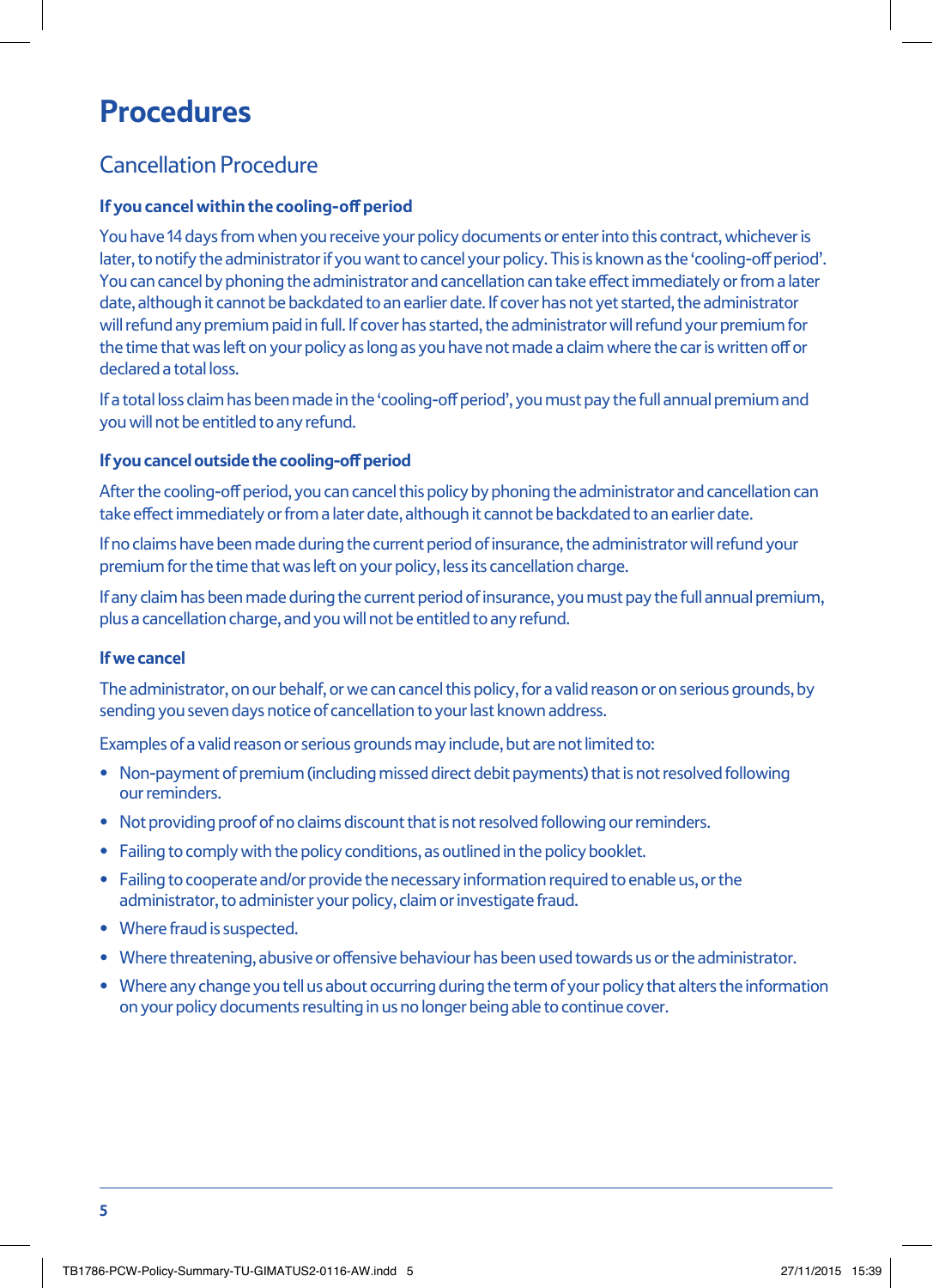If no claims have been made during the current period of insurance, the administrator will refund your premium for the time that was left on your policy, less its cancellation charge.

If any claim has been made during the current period of insurance, you must pay the full annual premium, plus a cancellation charge, and you will not be entitled to any refund.

### How to make a claim

#### **Call our 24-hour UK-based Claims Line on 0345 677 3377.**

It will be useful if you have your policy number however if not, you will need to quote your registration number.

If you have comprehensive cover, telephone Tesco Glass Line on 0345 677 8888 if your windscreen or windows only are damaged.

# No Claim Discount

If your No Claim Discount is not protected and a claim is made during the period of insurance, the discount will be reduced in accordance with our step back scale shown in the table below:

| <b>Current NCD</b> | <b>NCD</b> at renewal<br>after 1 claim<br>in current year | <b>NCD</b> at renewal<br>after 2 claims<br>in current year | <b>NCD</b> at renewal<br>after 3 claims<br>in current year |
|--------------------|-----------------------------------------------------------|------------------------------------------------------------|------------------------------------------------------------|
| 0-2 Years          | 0 Years                                                   | 0 Years                                                    | 0 Years                                                    |
| 3 Years            | 1Years                                                    | 0 Years                                                    | 0 Years                                                    |
| 4 Years            | 2 Years                                                   | 0 Years                                                    | 0 Years                                                    |
| 5+ Years           | <b>3 Years</b>                                            | 1Years                                                     | 0 Years                                                    |

If we make a full recovery of the claim cost from a third party your No Claim Discount will be reinstated.

If you have chosen to protect your No Claim Discount, it will not be reduced provided you do not have more than two claims in the policy year (or in any three year period if you continue to renew your insurance).

If you have more claims you will have exceeded the limit for the protection to apply and your no claims discount will reduce in accordance with the step back scale shown opposite.

### What to do if you have a complaint

If you have experienced a problem in relation to your Tesco Bank Car Insurance policy, we will aim to resolve it as quickly and fairly as possible. We have the following complaints procedure which you can follow if you are dissatisfied with the service you have received.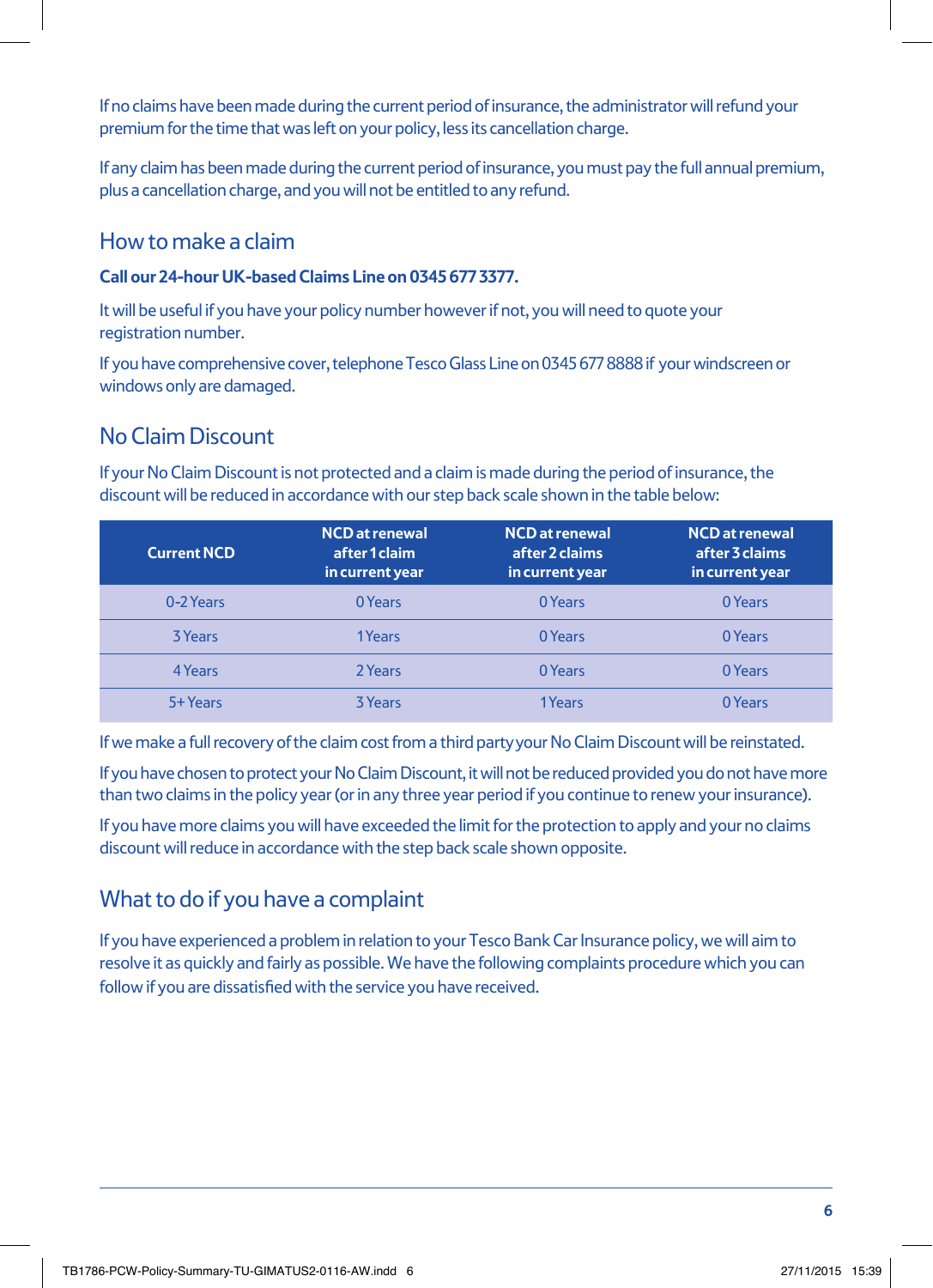#### **Step 1: Let us know**

If you have a complaint about your policy:

- Telephone Tesco Bank on 0345 673 0000; or
- Write to Tesco Bank at the address shown below: Customer Relations Manager Freepost RSJB-RYLK-JKUX Tesco Bank **Complaints** P. O. Box 277 Newcastle Upon Tyne NE12 2BU

If you have a complaint about your claim:

- Contact your claim handler first. You will find their details on any letters they have sent to you; or
- Write to the Claims Manager who will ensure that the matter is dealt with at a senior level. The address can be found on any letters that you have received. Where possible we will always aim to resolve your complaint when you first contact us, however some complaints may take longer to resolve. If for any reason you remain dissatisfied with our written response or you have not received a final response letter within 8 weeks, you should escalate the matter as outlined in Step 2.

### **Step 2: Contact the Financial Ombudsman Service**

If you are not satisfied with our final decision regarding your complaint or you have not received our final decision within eight weeks, you can write to:

Financial Ombudsman Service Exchange Tower London E14 9SR

www.financial-ombudsman.org.uk

Following the complaints procedure does not affect your legal rights.

# **Financial Services Compensation Scheme**

Tesco Underwriting Limited and Ageas Insurance Limited are covered by the Financial Services Compensation Scheme (FSCS). If Tesco Underwriting Limited or Ageas Insurance Limited cannot meet its liabilities you may be entitled to compensation under the scheme. You can get more information from the Financial Services Compensation Scheme at www.fscs.org.uk or by calling 0800 678 1100 or 0207 741 4100.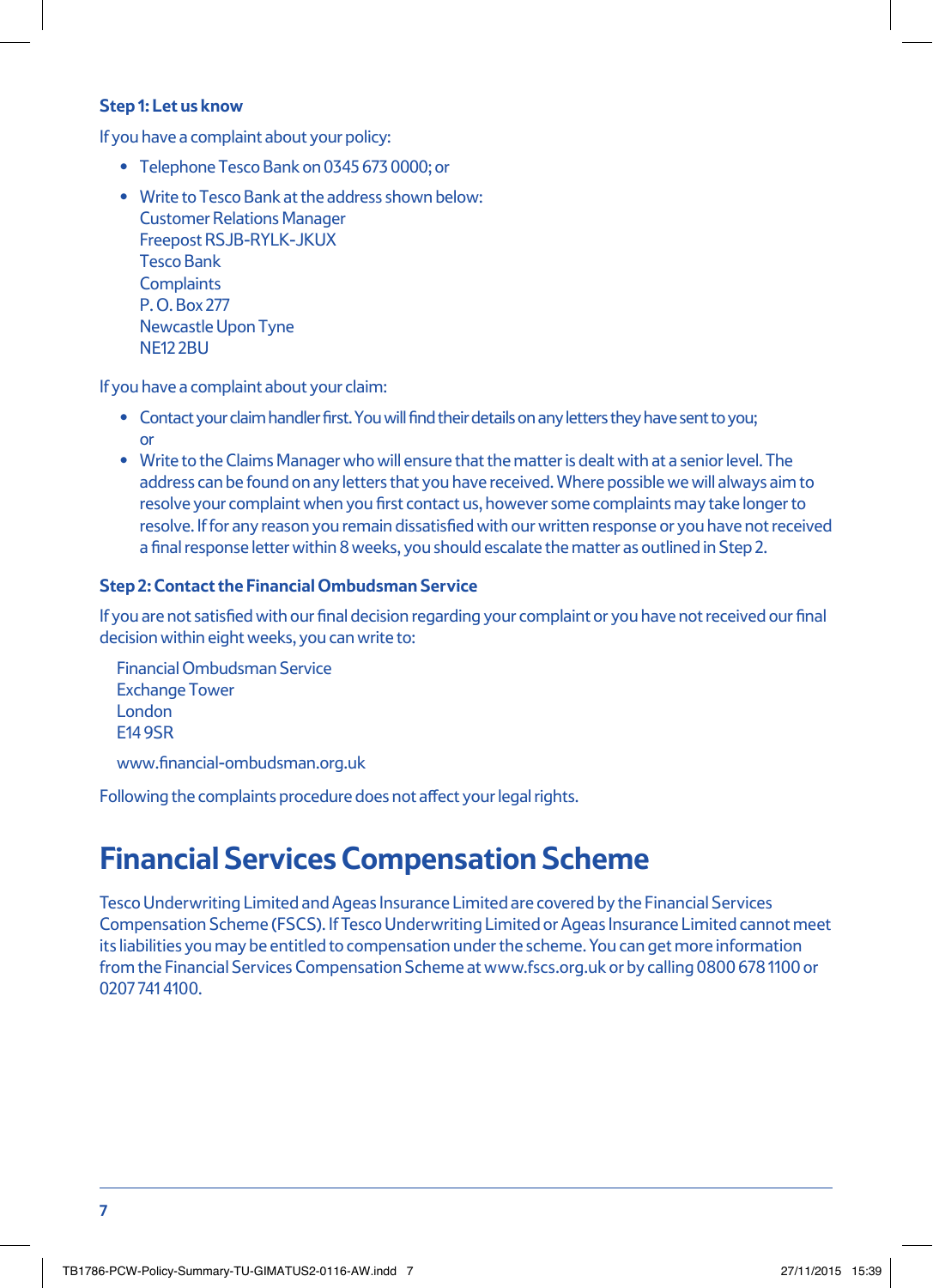# **Motor Legal Protection (Tesco Legal Guard) policy summary**

If you have purchased a Tesco Bank Car Insurance Policy which includes Motor Legal protection, or you have purchased it as an add-on, some important facts about your Motor Legal Protection (Tesco Legal Guard) policy are summarised below. This policy summary does not describe all the terms and conditions of your policy, so please take time to read the full policy wording to make sure you understand the cover provided. This summary does not form part of your contract of insurance.

### About your insurance

This policy is arranged and administered by Tesco Personal Finance plc (trading as Tesco Bank), and is provided by Arc Legal Assistance Limited and is underwritten by Ageas Insurance Limited.

### Duration of contract

The standard duration of this policy is normally 12 months from the date on which the cover starts. However, if you add this cover as part of a change to your Tesco Bank Car Insurance policy, the schedule will confirm the date your policy starts and ends.

### Insurance cover

Motor Legal Protection provides you with up to £100,000 in cover for legal costs and expenses to pursue a claim for compensation in respect of uninsured losses or personal injury arising from a road traffic accident. Cover is only provided where someone else is at fault, and your claim is more likely than not to be successful and any judgement is more likely than not to be enforced. If considered necessary Tesco Legal Guard will appoint a specialist solicitor to pursue your claim.

## Significant features and benefits

- 1. You are covered for up to £100,000 in legal costs per any one claim.
- 2. Cover is provided for legal costs to pursue damages claims arising from a road traffic accident within the EU against the person whose negligence has caused your injury, death or uninsured loss. Examples of uninsured losses include but are not limited to:
	- a. Loss of earnings,
	- b. Damage to personal items,
	- c. Alternative travel costs,
	- d. Excesses you have paid, and
	- e. Medical Costs incurred.
- 3. Cover is provided to the Policyholder, any additional insured drivers and any authorised passengers travelling in or getting into or out of the vehicle.
- 4. Access to a 24/7 European Legal and UK Tax Helpline for any private legal or taxation problem of concern to you or a member of your household.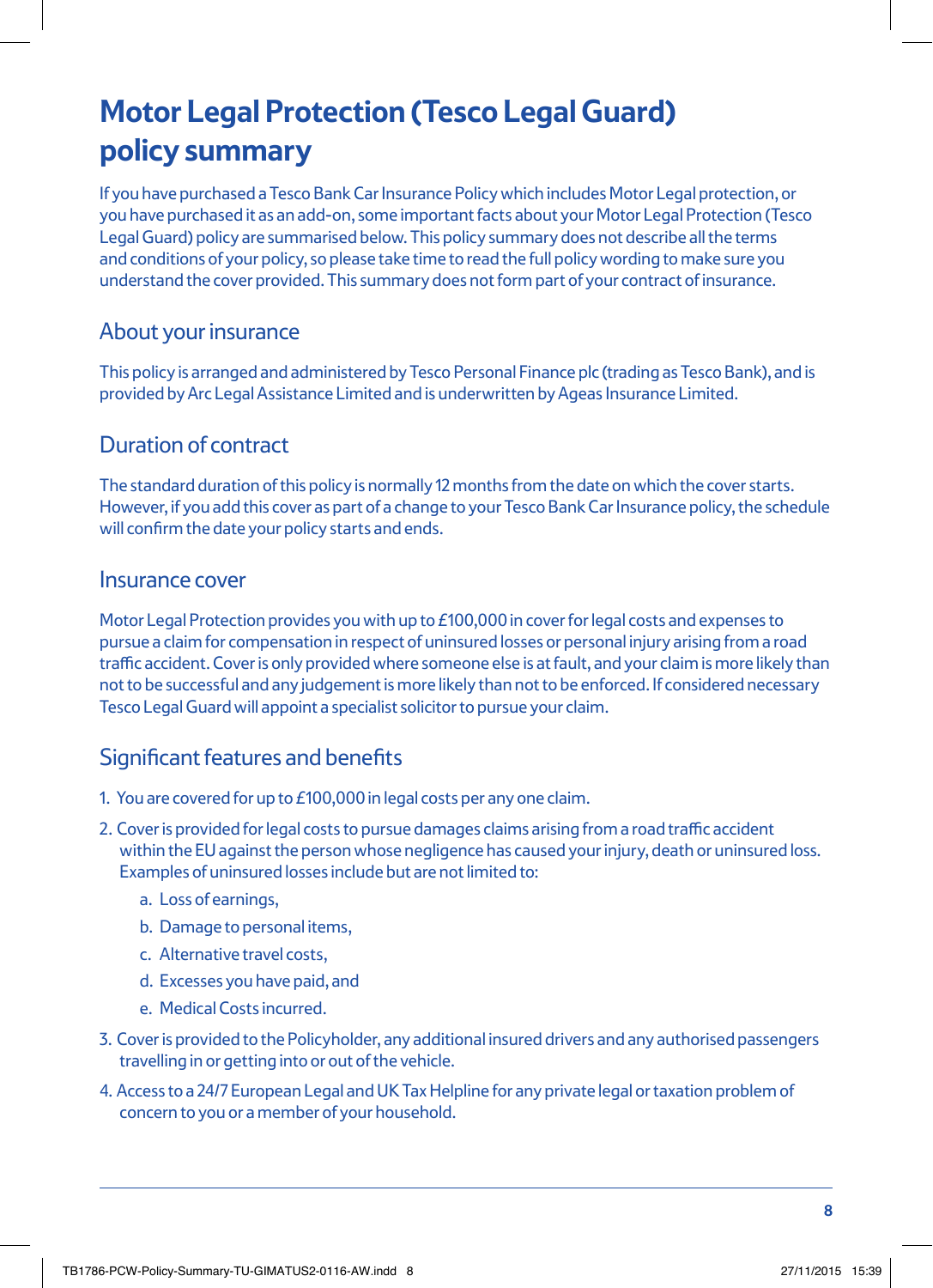## Significant limitations and exclusions

- 1. Cover only applies to incidents in the insured vehicle.
- 2. Cover only applies where your claim is more likely than not to be successful and any judgement is more likely than not to be enforced.
- 3. There is no cover for claims relating to an agreement you have entered into with another person or organisation.
- 4. Motor Legal Protection Advisers' costs must be proportionate to the benefit of the claim and agreed with Tesco Legal Guard before they are incurred.
- 5. There is no cover where the insured incident occurred before you purchased this insurance.

## Claim notification

Call the Claims helpline as shown in your Policy Schedule. We will assess the claim, and if covered send details to the adviser who will then contact you to discuss any assistance you require.

## Cancellation

If you cancel your policy within 14 days of you receiving the policy documentation (or from the inception date of the policy if this is later) and no claims have been made, any premium already paid will be returned. If your policy is cancelled after 14 days no refund will be provided, and if you pay your premiums by instalments, the remaining premium must be paid.

We may cancel your policy on notice for valid grounds or a serious reason, including not paying your premium promptly if you pay by monthly instalments. We will give you at least seven days' notice and there will be no refund of premiums. If you pay monthly any remaining premium must be paid in full.

If your Tesco Bank Car Insurance policy is cancelled at any time, this policy will automatically terminate.

### Complaints or comments

We hope you will be completely happy with your policy and the service provided. If you are not satisfied we would like to know and we will aim to resolve it as quickly and fairly as possible. We have the following complaint procedure which you can follow if you are dissatisfied with the service you have received.

#### **Step 1: Let us know if you have a complaint about your policy:**

- Telephone Tesco Bank on 0345 673 0000; or
- Write to Tesco Bank and send to: Customer Relations Manager Freepost RSJB-RYLK-JKUX Tesco Bank Complaints P. O. Box 277 Newcastle Upon Tyne **NF12 2BU**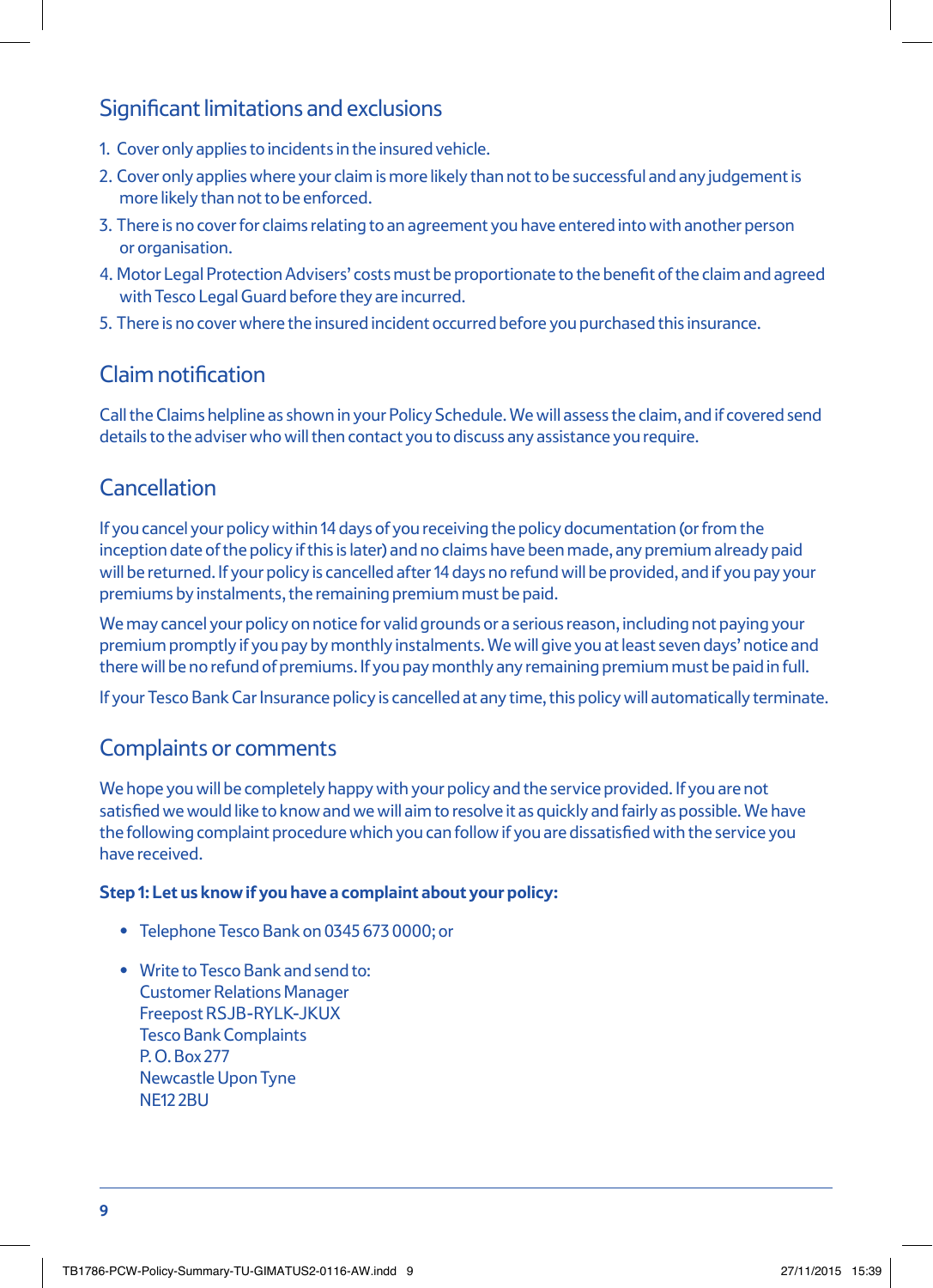#### **If you have a complaint about your claim:**

Contact your claim handler or claims manager first. You will find their details on any letters you have received.

#### **Step 2: Contact the Financial Ombudsman Service**

If you are not satisfied with our final decision regarding your complaint or you have not received our final decision within eight weeks, you may ask the Financial Ombudsman Service to review your case by contacting:

Financial Ombudsman Service Exchange Tower London E14 9SR

www.financial-ombudsman.org.uk

Tel: 0800 023 4567 or 0300 123 9 123 Fax: 0207 964 1001 Email: complaint.info@financial-ombudsman.org.uk

Following the complaints procedure or contacting the Financial Ombudsman Service at any stage of your complaint will not affect your legal rights.

# **Financial Services Compensation Scheme (FSCS)**

Arc Legal Assistance and Ageas Insurance Limited are both covered by the Financial Services Compensation Scheme (FSCS) which means that you may be entitled to compensation if Arc Legal or Ageas Insurance Limited are unable to meet their obligations to you. Further information is available at www.fscs.org.uk or by contacting the FSCS directly on 0800 678 1100.